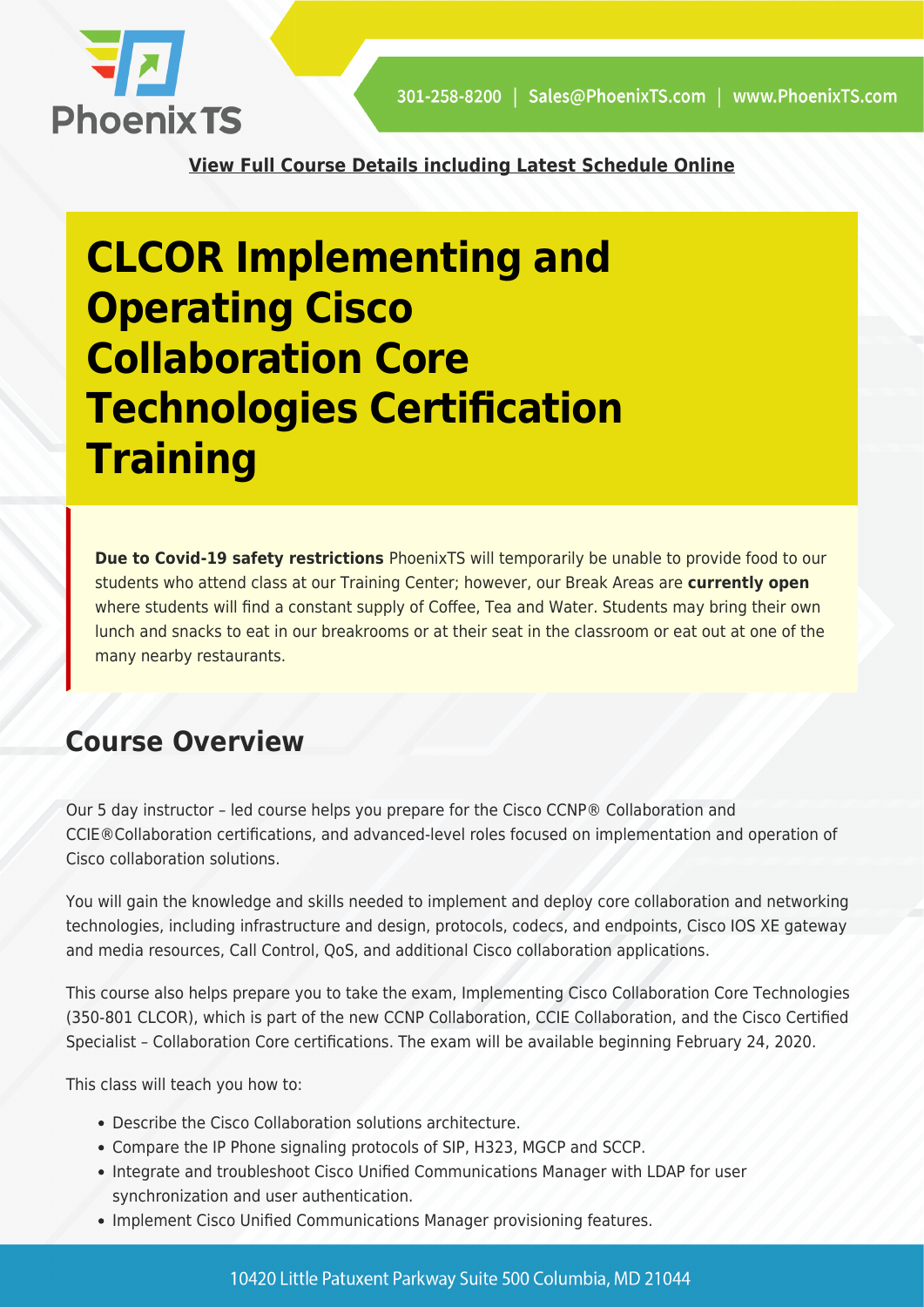



- Describe the different codecs and how they are used to transform analogue voice into digital streams.
- Describe a dial plan, and explain call routing in Cisco Unified Communications Manager.
- Implement PSTN access using MGCP gateways.
- Implement a Cisco gateway for PSTN access.
- Configure calling privileges in Cisco Unified Communications Manager.
- Implement toll fraud prevention.
- Implement globalized call routing within a Cisco Unified Communications Manager cluster.
- Implement and troubleshoot media resources in Cisco Unified Communications Manager.
- Describe Cisco Instant Messaging and Presence, the call flows and the protocols.
- Describe and configure endpoints and commonly required features.
- Configure and troubleshoot Cisco Unity Connection integration.
- Configure and troubleshoot Cisco Unity Connection call handlers.
- Describe how MRA is used to allow endpoints to work from outside the company.
- Analyze traffic patterns and quality issues in converged IP networks supporting voice, video, and data traffic.
- Define OoS and its models.
- Implement classification and marking.
- Configure classification and marking options on Cisco Catalyst switches.

This class is perfect for students preparing to take the CNNP Collaboration certification, network administrators, network engineers and system engineers.

## **Schedule**

Currently, there are no public classes scheduled. Please contact a Phoenix TS Training Consultant to discuss hosting a private class at 240-667-7757.

### **Course Outline**

- Describing the Cisco Collaboration Solutions Architecture
- Exploring Call Signaling over IP Networks Bullet
- Integrating Cisco Unified Communications Manager LDAP
- Implementing Cisco Unified Communications Manager Provisioning Features
- Exploring Codecs
- Describing Dial Plans and Endpoint Addressing
- Implementing MGCP Gateways
- Implementing Voice Gateways
- Configuring Calling Privileges in Cisco Unified Communications Manager
- Implementing Toll Fraud Prevention
- Implementing Globalized Call Routing
- Describing Cisco Instant Messaging and Presence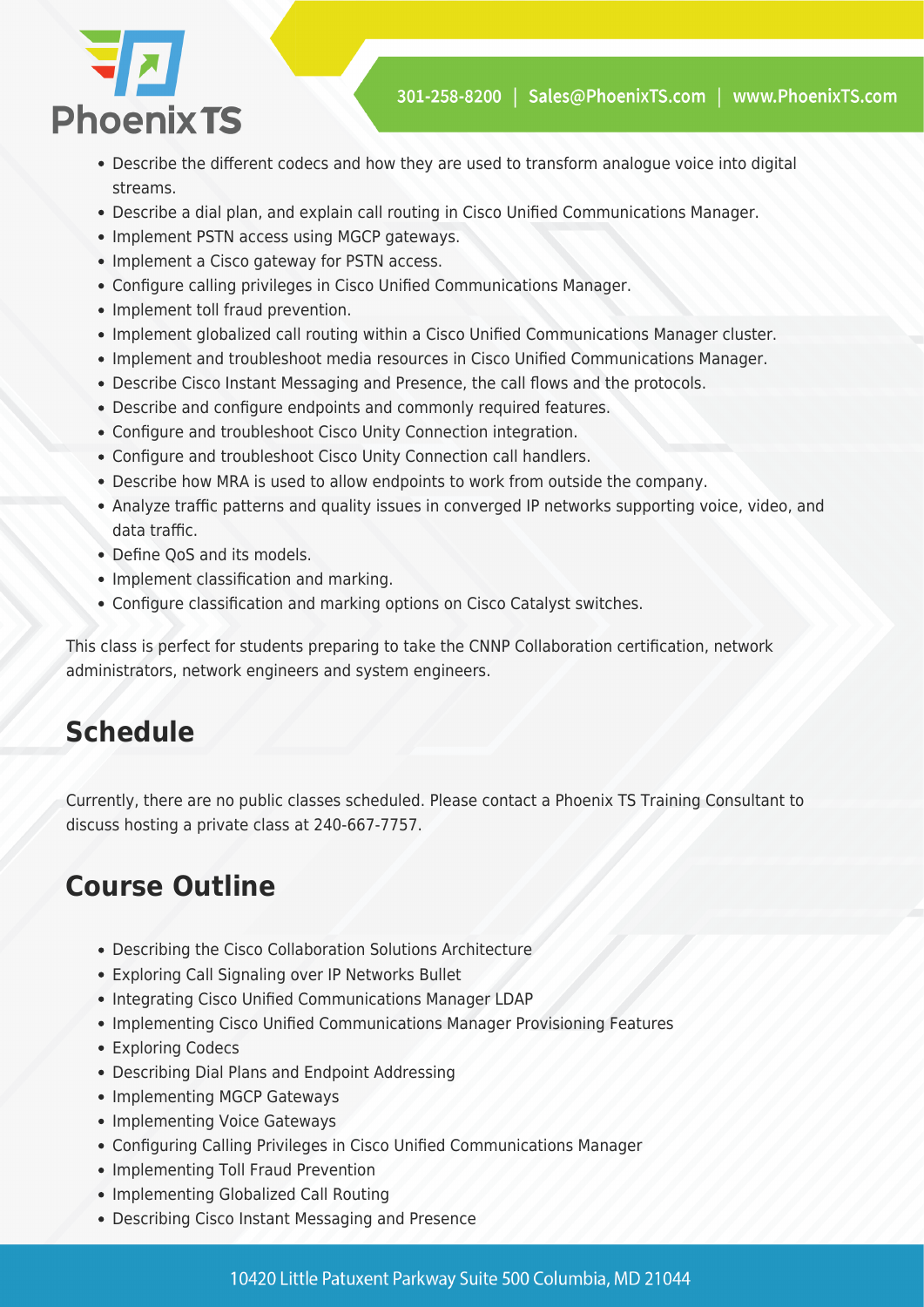

- Enabling Cisco labber
- Configuring Cisco Unity Connection Integration
- Analyzing Quality Issues in Converged Networks
- Defining QoS and QoS Models
- Implementing Classification and Marking
- Configuring Classification and Marking on Cisco Catalyst Switches

#### **Labs**

- Using Certificates
- Configure IP Network Protocols
- Configure and Troubleshoot Collaboration Endpoints
- Troubleshoot Calling Issues
- Configure and Troubleshoot LDAP Integration in Cisco Unified Communications Manager
- Deploy an IP Phone Through Auto and Manual Registration
- Configure Self-Provisioning
- Configure Batch Provisioning
- Explore the Cisco VoIP Bandwidth Calculator
- Configure Regions and Locations
- Implement Endpoint Addressing and Call Routing
- Implement PSTN Calling Using MGCP Gateways
- Configure and Troubleshoot ISDN PRI
- Examine Cisco IOS Gateway Inbound and Outbound Dial-Peer Functions
- Implement and Troubleshoot Digit Manipulation on a Cisco IOS Gateway
- Configure Calling Privileges
- Implement Toll Fraud Prevention on Cisco Unified Communications Manager
- Implement Globalized Call Routing
- Deploy an On-Premise Cisco Jabber Client for Windows
- Examine the Integration between Unity Connection and CUCM
- Manage Unity Connection Users
- EAI: Configure QoS

#### **Related Certifications**

CCNP Collaboration

**Due to Covid-19 safety restrictions** PhoenixTS will temporarily be unable to provide food to our students who attend class at our Training Center; however, our Break Areas are **currently open** where students will find a constant supply of Coffee, Tea and Water. Students may bring their own lunch and snacks to eat in our breakrooms or at their seat in the classroom or eat out at one of the